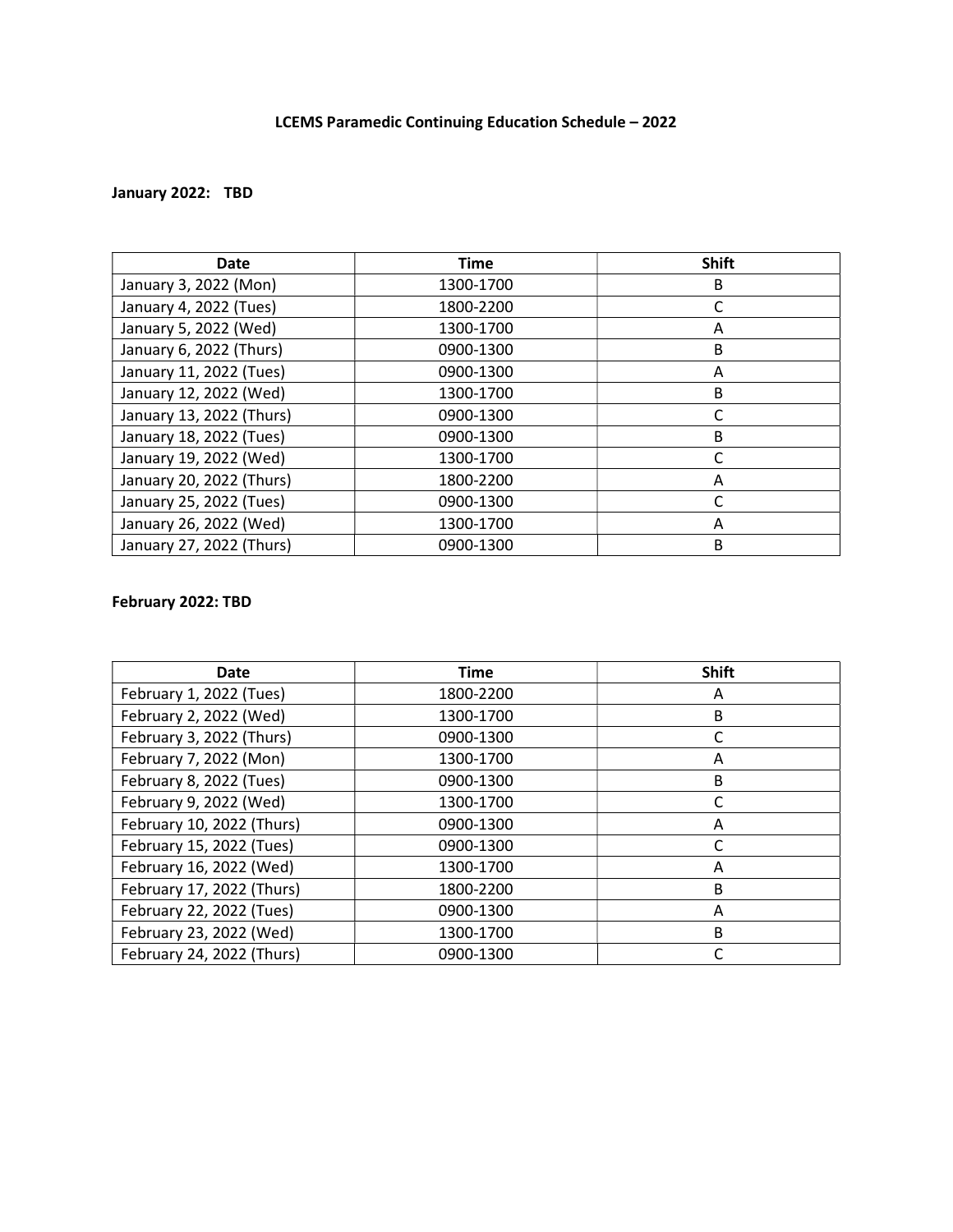#### March 2022: TBD

| <b>Date</b>            | <b>Time</b> | <b>Shift</b> |  |  |
|------------------------|-------------|--------------|--|--|
| March 1, 2022 (Tues)   | 1800-2200   | B            |  |  |
| March 2, 2022 (Wed)    | 1300-1700   |              |  |  |
| March 3, 2022 (Thurs)  | 0900-1300   | Α            |  |  |
| March 7, 2022 (Mon)    | 1300-1700   | B            |  |  |
| March 8, 2022 (Tues)   | 0900-1300   |              |  |  |
| March 9, 2022 (Wed)    | 1300-1700   | Α            |  |  |
| March 10, 2022 (Thurs) | 0900-1300   | B            |  |  |
| March 15, 2022 (Tues)  | 0900-1300   | Α            |  |  |
| March 16, 2022 (Wed)   | 1300-1700   | B            |  |  |
| March 22, 2022 (Tues)  | 0900-1300   | B            |  |  |
| March 23, 2022 (Wed)   | 1300-1700   |              |  |  |
| March 24, 2022 (Thurs) | 1800-2200   | A            |  |  |
| March 29, 2022 (Tues)  | 0900-1300   |              |  |  |

#### April 2022: TBD

| <b>Date</b>            | <b>Time</b> | <b>Shift</b> |
|------------------------|-------------|--------------|
| April 4, 2022 (Mon)    | 1300-1700   | C            |
| April 5, 2022 (Tues)   | 1800-2200   | A            |
| April 6, 2022 (Wed)    | 1300-1700   | B            |
| April 7, 2022 (Thurs)  | 0900-1300   | C            |
| April 12, 2022 (Tues)  | 0900-1300   | B            |
| April 13, 2022 (Wed)   | 1300-1700   | C            |
| April 14, 2022 (Thurs) | 0900-1300   | Α            |
| April 19, 2022 (Tues)  | 0900-1300   | C            |
| April 20, 2022 (Wed)   | 1300-1700   | A            |
| April 21, 2022 (Thurs) | 1800-2200   | B            |
| April 26, 2022 (Tues)  | 0900-1300   | A            |
| April 27, 2022 (Wed)   | 1300-1700   | B            |
| April 28, 2022 (Thurs) | 0900-1300   |              |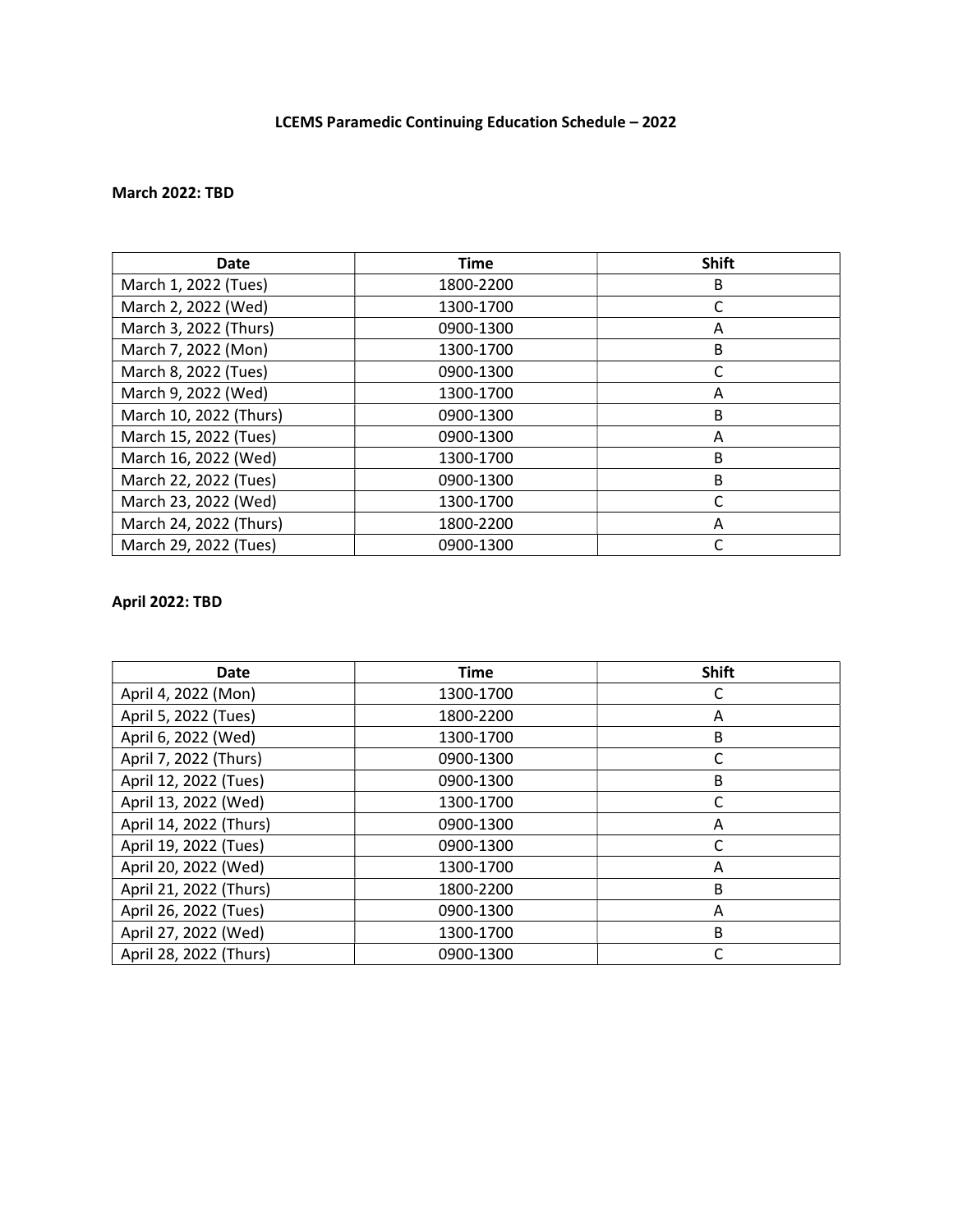# May 2022: TBD

| Date                            | <b>Time</b> | <b>Shift</b> |
|---------------------------------|-------------|--------------|
| May 2, 2022 (Mon)               | 1300-1700   | A            |
| May 2, 2022 (Mon) Canceled -    | 1800-2200   | A            |
| <b>Election Set up</b>          |             |              |
| May 3, 2022 (Tues) Canceled -   | 1800-2200   | B            |
| <b>Election</b>                 |             |              |
| May 4, 2022 (Wed)               | 1300-1700   | C            |
| May 5, 2022 (Thurs)             | 0900-1300   | Α            |
| May 9, 2022 (Mon)               | 1800-2200   | B            |
| <b>Rescheduled for election</b> |             |              |
| May 10, 2022 (Tues)             | 0900-1300   | С            |
| May 11, 2022 (Wed)              | 1300-1700   | Α            |
| May 12, 2022 (Thurs)            | 0900-1300   | B            |
| May 17, 2022 (Tues)             | 0900-1300   | Α            |
| May 18, 2022 (Wed)              | 1300-1700   | B            |
| May 19, 2022 (Tues)             | 1800-2200   | C            |
| May 24, 2022 (Tues)             | 0900-1300   | B            |
| May 25, 2022 (Wed)              | 1300-1700   | C            |
| May 26, 2022 (Thurs)            | 0900-1300   | Α            |

### September 2022: TBD

| <b>Date</b>                | <b>Time</b> | <b>Shift</b> |
|----------------------------|-------------|--------------|
| September 6, 2022 (Tues)   | 1800-2200   | B            |
| September 7, 2022 (Wed)    | 1300-1700   |              |
| September 8, 2022 (Thurs)  | 0900-1300   | A            |
| September 12, 2022 (Mon)   | 1300-1700   | B            |
| September 13, 2022 (Tues)  | 0900-1300   |              |
| September 14, 2022 (Wed)   | 1300-1700   | Α            |
| September 15, 2022 (Thurs) | 0900-1300   | B            |
| September 20, 2022 (Tues)  | 0900-1300   | Α            |
| September 21, 2022 (Wed)   | 1300-1700   | B            |
| September 22, 2022 (Thurs) | 1800-2200   |              |
| September 27, 2022 (Tues)  | 0900-1300   | B            |
| September 28, 2022 (Wed)   | 1300-1700   |              |
| September 29, 2022 (Thurs) | 0900-1300   | Α            |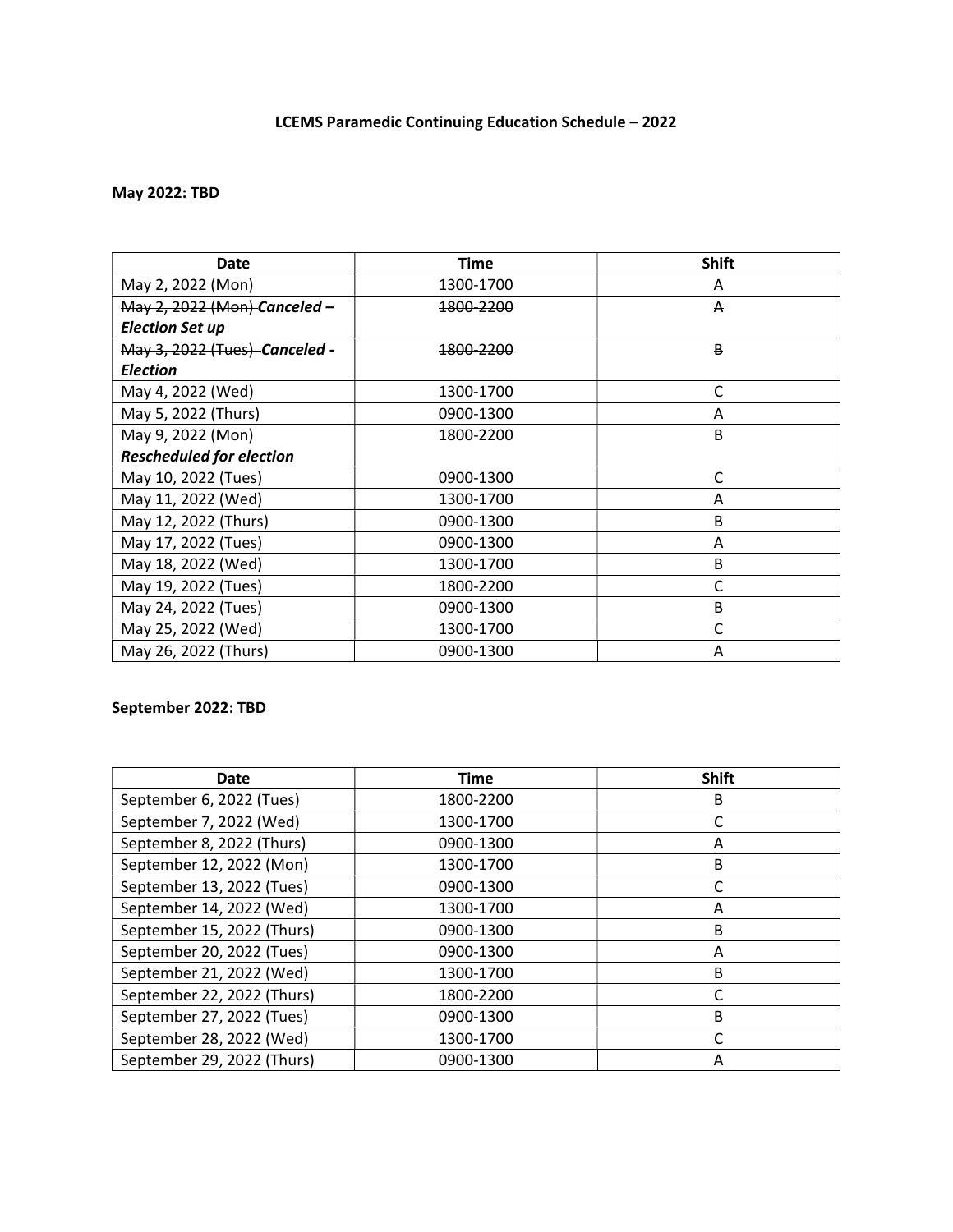# October 2022: Topic TBD

| <b>Date</b>              | <b>Time</b> | <b>Shift</b> |  |  |
|--------------------------|-------------|--------------|--|--|
| October 3, 2022 (Mon)    | 1300-1700   | B            |  |  |
| October 4, 2022 (Tues)   | 1800-2200   |              |  |  |
| October 5, 2022 (Wed)    | 1300-1700   | Α            |  |  |
| October 6, 2022 (Thurs)  | 0900-1300   | B            |  |  |
| October 11, 2022 (Tues)  | 0900-1300   | Α            |  |  |
| October 12, 2022 (Wed)   | 1300-1700   | B            |  |  |
| October 13, 2022 (Thurs) | 0900-1300   | C            |  |  |
| October 18, 2022 (Tues)  | 0900-1300   | B            |  |  |
| October 19, 2022 (Wed)   | 1300-1700   | C            |  |  |
| October 20, 2022 (Thurs) | 1800-2200   | A            |  |  |
| October 25, 2022 (Tues)  | 0900-1300   |              |  |  |
| October 26, 2022 (Wed)   | 1300-1700   | A            |  |  |
| October 27, 2022 (Thurs) | 0900-1300   | B            |  |  |

### November 2022: Topic TBD

| Date                            | <b>Time</b> |   |  |  |
|---------------------------------|-------------|---|--|--|
| November 1, 2022 (Tues)         | 1800-2200   | Α |  |  |
| November 2, 2022 (Wed)          | 1300-1700   | B |  |  |
| November 3, 2022 (Thurs)        | 0900-1300   | C |  |  |
| November 7, 2022 (Mon)          | 1300-1700   | A |  |  |
| November 8, 2022 (Tues)         | 0900-1300   | B |  |  |
| <b>Canceled Election</b>        |             |   |  |  |
| November 9, 2022 (Wed)          | 1300-1700   | C |  |  |
| November 10, 2022 (Thurs)       | 0900-1300   | Α |  |  |
| November 14, 2022 (Mon)         | 0900-1300   | B |  |  |
| <b>Rescheduled for Election</b> |             |   |  |  |
| November 15, 2022 (Tues)        | 0900-1300   | C |  |  |
| November 16, 2022 (Wed)         | 1300-1700   | A |  |  |
| November 17, 2022 (Thurs)       | 1800-2200   | B |  |  |
| November 21, 2022 (Mon)         | 0900-1300   | C |  |  |
| November 22, 2022 (Tues)        | 0900-1300   | A |  |  |
| November 23, 2022 (Wed)         | 1300-1700   | B |  |  |